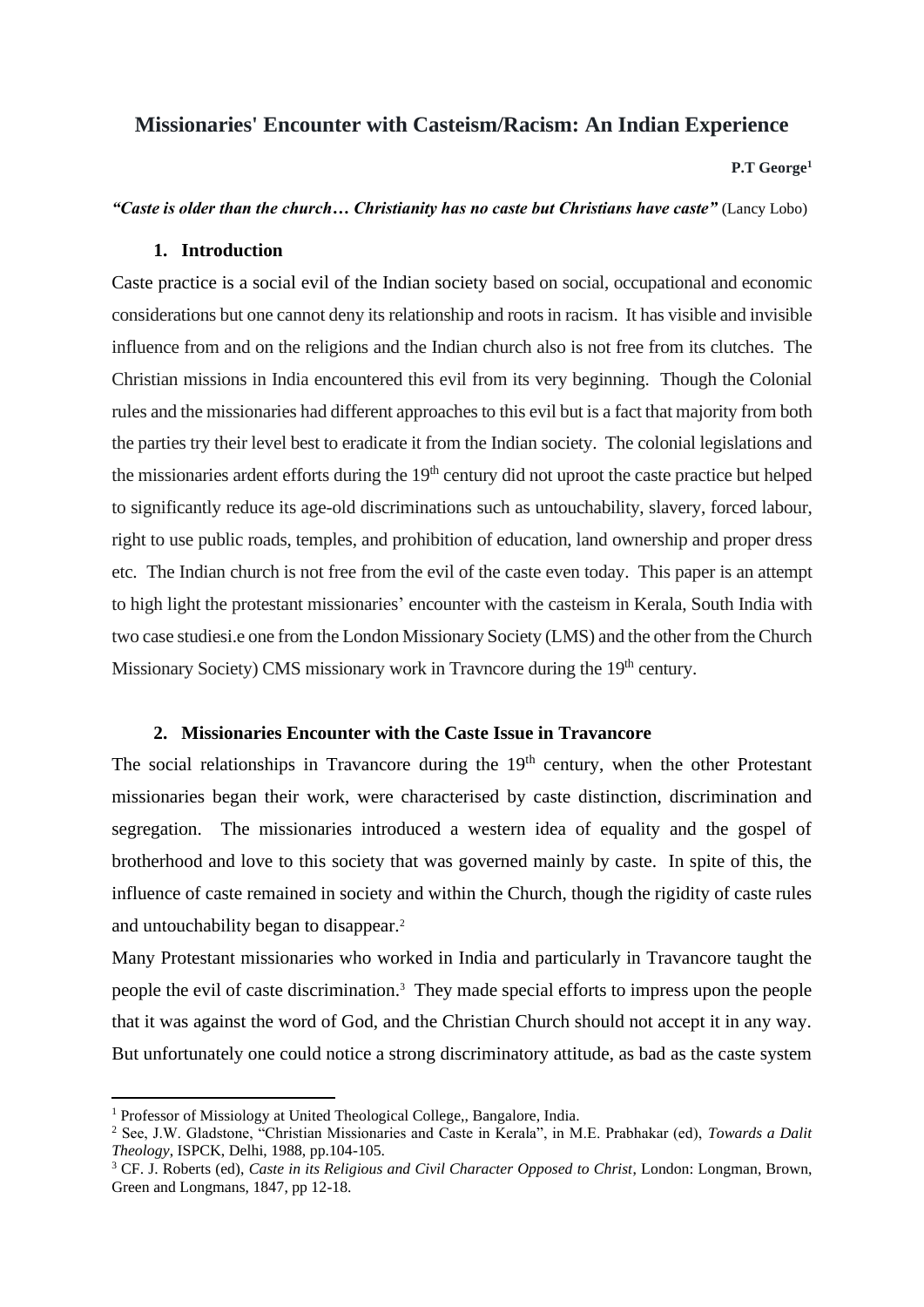itself, among the missionaries, especially those who worked in Travancore. The incident cited below from the middle of the 19<sup>th</sup> century can substantiate this.

## **2.1 The Two Views about Caste**

There were two contradictory views about caste among the missionaries during the nineteenth century. One group including Bishop Heber and Christian David (an Indian clergyman) believed that caste was a civil rather than religious institution and they advocated a policy of tolerance of any practice which could be regarded as civil or cultural rather than idolatrous. Heber had the strong opinion that it was no part of the Christian mission to attack Indian social structure and that caste observances ought properly to be tolerated within the church if the Christian themselves regarded caste as secular and adhered to caste in part out of fear of losing the society and respect of their neighbours and relations.

Another group consisting of a number of the younger missionaries were no less insistent in declaring that caste was an idolatrous abomination based on Hindu religion, which must be rooted out of the church. This group including Bishop Daniel Wilson believed that if caste be retained Christianity would be destroyed. They had the opinion that:

"the distinction of the caste must be abandoned, decidedly, immediately, finally; and those who profess to belong to Christ must give this proof of their having really put off the old, and put on the new man in Jesus Christ. The gospel recognises no distinctions such as those of castes, imposed by a heathen usage, bearing in some respects a supposed religious obligation, condemning those in the lower ranks to perpetual abasement, placing an immovable barrier against all general advance and improvement in society, cutting the bonds of human fellowship on the one hand, and preventing those of Christian love on the other". <sup>4</sup> .

So this group had the strong feeling that caste was one of the greatest obstacles to the progress of the Gospel in India

<sup>4</sup> See *Caste and Christianity*, Ibid. p. 33-39; W. Taylor, *A Memoir of the First Century of the Earliest Protestant Mission at Madras*, Madras, 1847, p.332, and G.A. Oddie, "The Protestant Missions, Caste and Social Change in India, 1850-1914", *The Indian Economic and Social History Review*, Vol. VI No.3. Sept.1969, P.262.

P.J.T. Pieris opines that Bishop Wilson wanted to abolish Indian casteism and to respect European hierarchism. See, P.J.T. Pieris, *The Echoes of a Faded Memory: A Contribution to A History of the Tamil Coolie Mission*, A Thesis submitted to The University of Birmingham for the Degree of Doctor of Philosophy, (Unpublished thesis), 2001, p.53.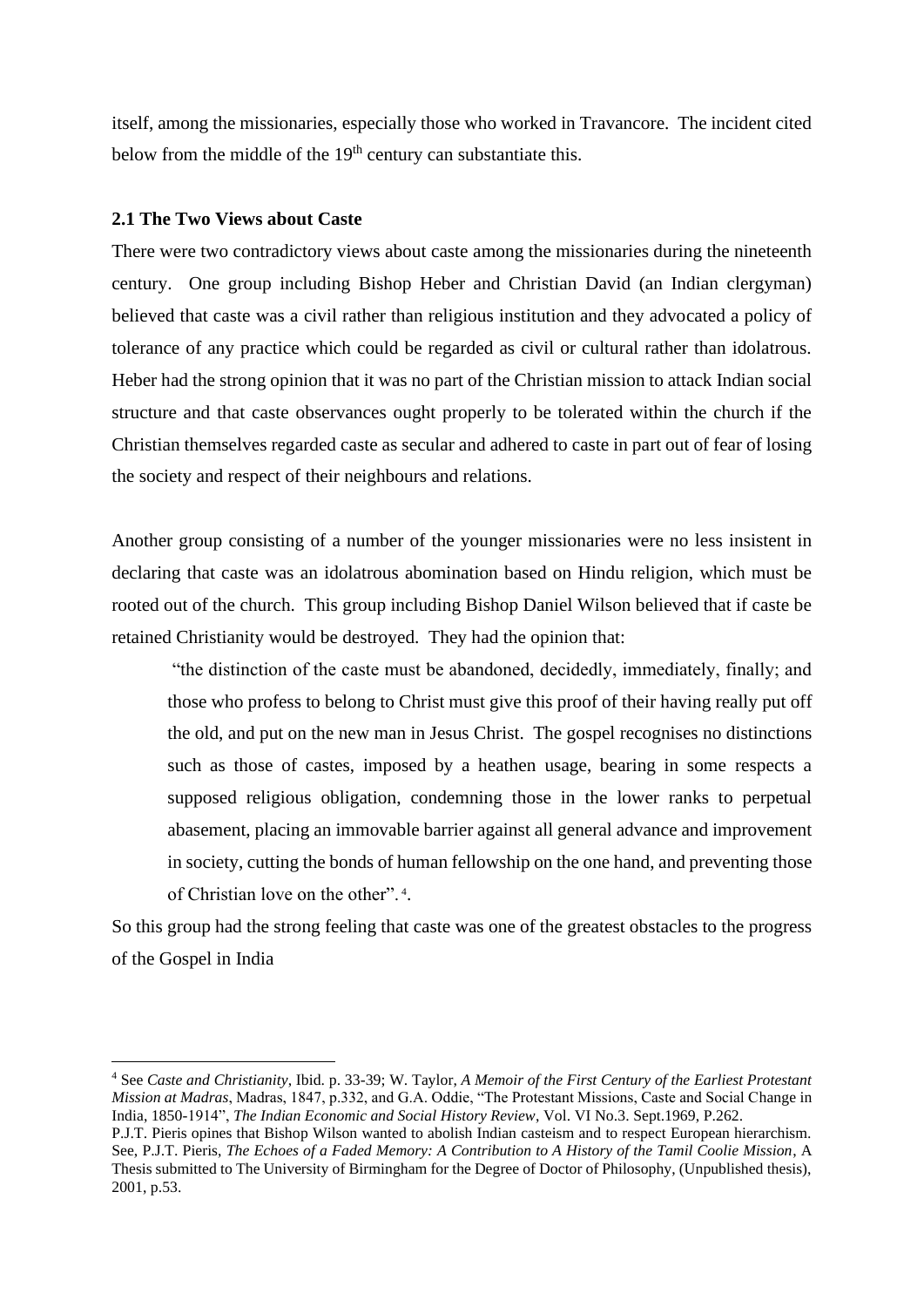Most of the CMS missionaries who worked here in this period seemed even to have refused the conversion and emancipation of the lower castes. Joseph Peet, a CMS missionary in Travancore, wrote in 1860 that:

While I would not make them (the lower castes) the prominent object of our labours, I would in an unobtrusive manner establish school-houses among them to instruct and Christianise them and, when baptised I would and do admit them to equal standing with myself and other Christian brethren; yet, under present circumstances, I would not meddle with their legal standing, or urge them to assume a position in Travancore society that has never been granted them.<sup>5</sup>

The attitude of the missionaries appears to have been largely a result of their strategy of winning the high castes first in order to win over the entire population. They knew very well that admitting the lower castes might constitute a grave obstacle to their work. A.F. Painter, another CMS missionary worked in Central Travancore, wrote in 1907 "many missionaries have felt that to seek and evangelise these (the outcastes) first would be to repel the higher castes and prevent them receiving the gospel".<sup>6</sup> This attitude of the CMS missionaries seems to have not changed until at least the early1900s. Koji Kawashima, who did research on the Protestant mission and Hindu state in Travancore, also argued that, "the CMS had been more reluctant than the LMS to renounce the caste system in its own churches…"<sup>7</sup> . Forrester observes that the missionaries were not themselves totally consistent: even while fighting for the rights of the slaves, they were notably reluctant to accept low-caste candidates for baptism - the first Pulaya was baptised by the C.M.S only in 1854 - and for a long time they tolerated separate congregations for Syrians and low-caste converts.<sup>8</sup>

#### **3. Case Study 1: Charles Mead: The Discriminatory Attitude of the Missionaries**

Charles Mead, a LMS missionary, worked from 1817 in the southern part of Travancore, South India. In 1848 his wife died and after a couple of years he wanted to marry an Indian lady, a social teacher in his mission. Re-marriage was not forbidden to the missionaries, but this lady happened to be an outcaste/dalit. The rest of the missionaries protested against the marriage. They reported to the mission, "Marriage of Mr. Mead to a young woman, the daughter of a catechist and of the Pariah caste, which in this part of Travancore is the slave caste". They

<sup>5</sup> Hunt, *The Anglican Church in Travancore and Cochin, Vol.II*, p. 111, see also for the same view Robin Jeffrey, *The Decline of Nayar Dominance*, p. 39.

<sup>6</sup> A.F. Painter, "The Call of the Indian Out Castes", *CMI*, June 1907, p.347.

<sup>7</sup> Koji Kawashima, *Missionaries and a Hindu State Travancore 1858-1936*, Delhi: Oxford University Press, 1998, p.166.

<sup>8</sup> Duncan B. Forrester, *Caste and Christianity, Attitudes and Policies on Caste of Anglo-Saxon Protestant Missions in India*, Curzon Press, London, 1980, p.108.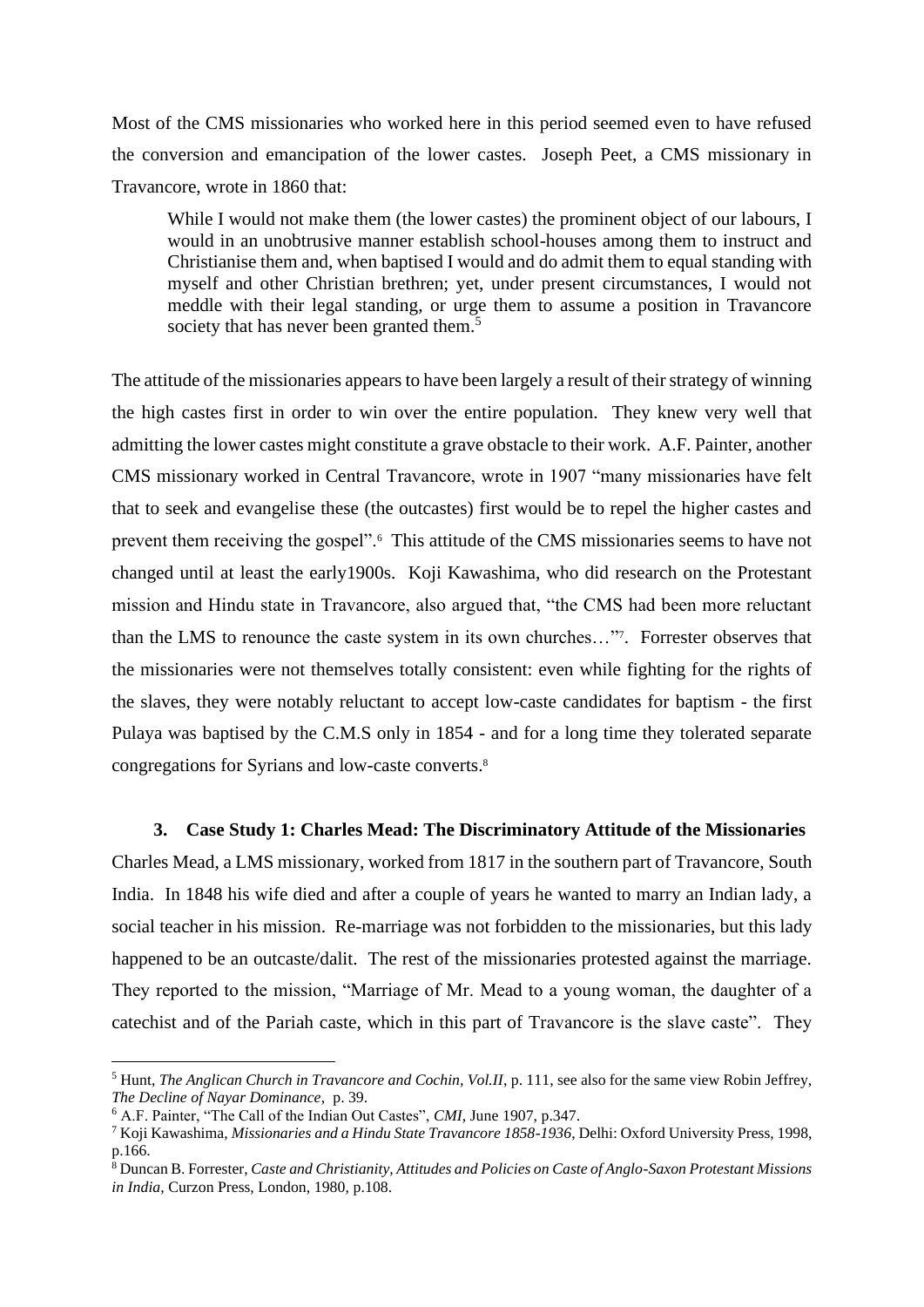continued, "But a young Pariah woman however connected by marriage or however high her qualifications may be, cannot gain the esteem and command"<sup>9</sup> . The missionaries also added that they would not be able to trust the lower caste people.

Mead in his reply, stated that:

I am surprised that there is so much of caste spirit amongst the missionaries of our own and other societies. We (should) employ natives and East Indians more freely than formerly and if India is to be evangelised we must not depend on men and women from Europe and America alone… My present wife's family were the first to invite Mr. Ringeltaube from Tranquebar to Travancore. Still the brethren speak of her caste as though I had married a heathen. The higher castes of heathen and Mohammedans especially approve of the step as a proof of what we preach and practice too.<sup>10</sup>

However, under the continued pressure of the missionaries in Travancore Charles Mead was given an early and compulsory retirement. One can cite many other examples of negative attitudes to caste to prove that missionaries from abroad, especially during the  $19<sup>th</sup>$  century, were not free of prejudice.

The English mission societies were very slow, however, to involve themselves with the regulation of the local working of the missions and were apparently perfectly content until the early nineteenth century that their missionaries should continue to decide disciplinary issues affecting the indigenous church on the spot. It is hardly surprising that the societies had no policy on caste: it was only toward the end of the century that any understanding of Indian society and religion became accessible in Europe and the possibility of an organic link between Hinduism and the caste system was recognised<sup>11</sup>.

<sup>&</sup>lt;sup>9</sup> Correspondence regarding Mr. Mead's marriage to a native woman, (Archives of CWM, London), quoted in J.W. Gladstone, "Christian Missionaries and Caste in Kerala", pp. 105-106.

<sup>10</sup> Mead in Ibid.

<sup>11</sup> See, Duncan B. Forrester, *Caste and Christianity, Attitudes and Policies on Caste of Anglo-Saxon Protestant Missions in India*, Curzon Press, London, 1980, p.34.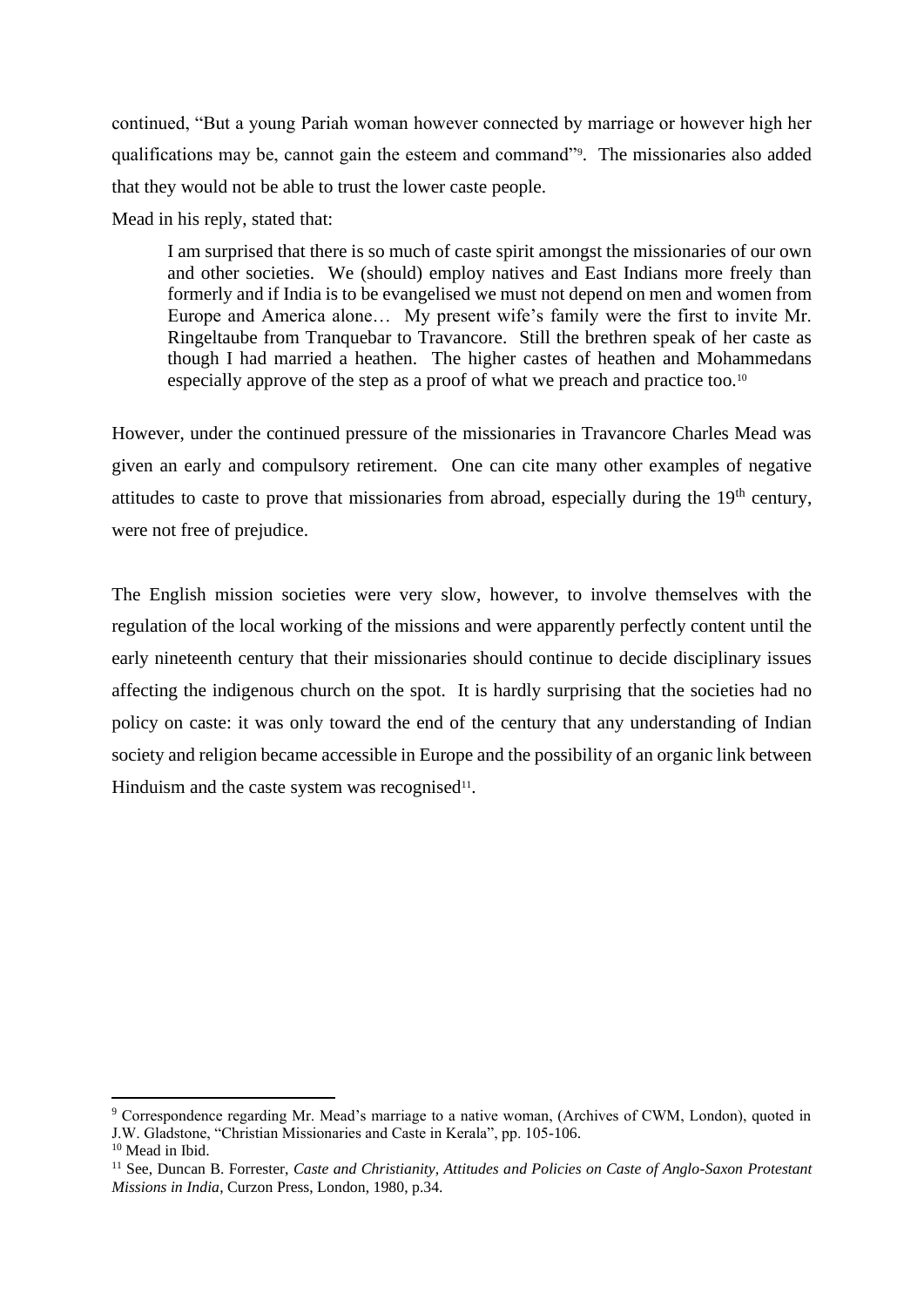# **4. Case Study 2: Henry Baker Jr.'s** <sup>12</sup> **Work among the Malayaraya<sup>13</sup> Hill Tribe and Dalits**

Henry Baker Jr. (1816-1878) a CMS missionary in Central Travancore and a pioneer in starting Christian mission among the Hill tribe namely Malayaraya, appears to have represented the second group, convinced that caste was rooted in Hinduism and an obstacle to the liberation of tribes and dalits and also a scandal to Christian belief and practice. He was one of the pioneers in promoting this view in Travancore. The following discussion will provide evidence for this argument.

It is evident that British Protestant missionaries involved in social protest and agitation for change in India were drawn from a wide variety of different backgrounds.<sup>14</sup> In a few cases, missionaries conspicuous in social reform activities had been employed in skilled working class occupations. Here it can be argued that Baker came from a farming family and this experience deepened his understanding of the needs and aspirations of the underdog and increased his suspicion and dislike of Brahmin and upper class privilege.

Against this background, what was Baker's approach to the caste system and the lower classes of society? The following sections are an attempt to analyse his encounter with the caste issue

<sup>&</sup>lt;sup>12</sup> Baker was the major instrument used by God for the socio-religious transformation of the Malayarayans. He was born on January 26<sup>th</sup> 1819 in Tanjore, Tamilnadu, a famous mission centre in India, the elder son of Rev. Henry Baker Sr. and Amelia Dorothea Kohlhoff who were working as CMS missionaries in Tanjore. Later they were transferred to Kottayam. Baker spent his childhood in Kottayam with his parents, then was sent to England for education and there he married and was ordained. He also had his missionary and medical training in England.<sup>12</sup> His parents' unconscious example and the religious training they gave their child would have had a profound effect on him, including the Halle Pietism that his mother perhaps inherited.

In 1848 Baker started the work among the Malayarayans. He continued this till his death in 1878. He faced various struggles and sorrows in starting and continuing this mission. In the midst of difficulties and problems he evangelised the majority of the Malayaraya villages, and thousands of Malayarayans converted to Christianity. He established several churches, mission houses, and schools, and gained properties for the churches in every village. He helped to release them from all kinds of social bondage, exploitation, and caste oppression. He identified with the people as one among them, ate, slept, walked, worked and lived with them. To the Malayarayans he was a father, brother, guide, teacher, doctor, pastor and moreover, a liberator from both spiritual and physical bondage. His love and compassion to the Malayarayans is still praised by new generations. He gave his prime years for these people (age 29-59). He died because of jungle fever, which he caught on the Malayaraya mission, on 14<sup>th</sup> June 1878 in Madras. He died before retiring from the mission. He laid a substantial foundation for the Malayaraya mission and the present C.S.I East Kerala Diocese.

<sup>&</sup>lt;sup>13</sup> The Malayarayans are an aboriginal tribe of people living in the Eastern ghats of Kerala State, Southern India. From the sixteenth century onwards the Malayarayans were known by different names, which had particular meanings. In 1599, they were known as 'Malleans' or 'Mallees', which means 'Arajers of the hill country', i.e. rulers of the hills. In Malayalam, the local language of the people, the word 'Malayaraya' literally means 'Lord of the Hills'. But most of the mission documents use the name 'Hill Arrians' (hill=mala) to refer to this group of people. This hill tribe also affected severely with stinges of caste practice during the  $19<sup>th</sup>$  century.

<sup>14</sup> G.A. Oddie, *Social Protest in India: British Protestant Missionaries and Social Reforms, 1850-1900*, Delhi, 1979, pp. 15-17.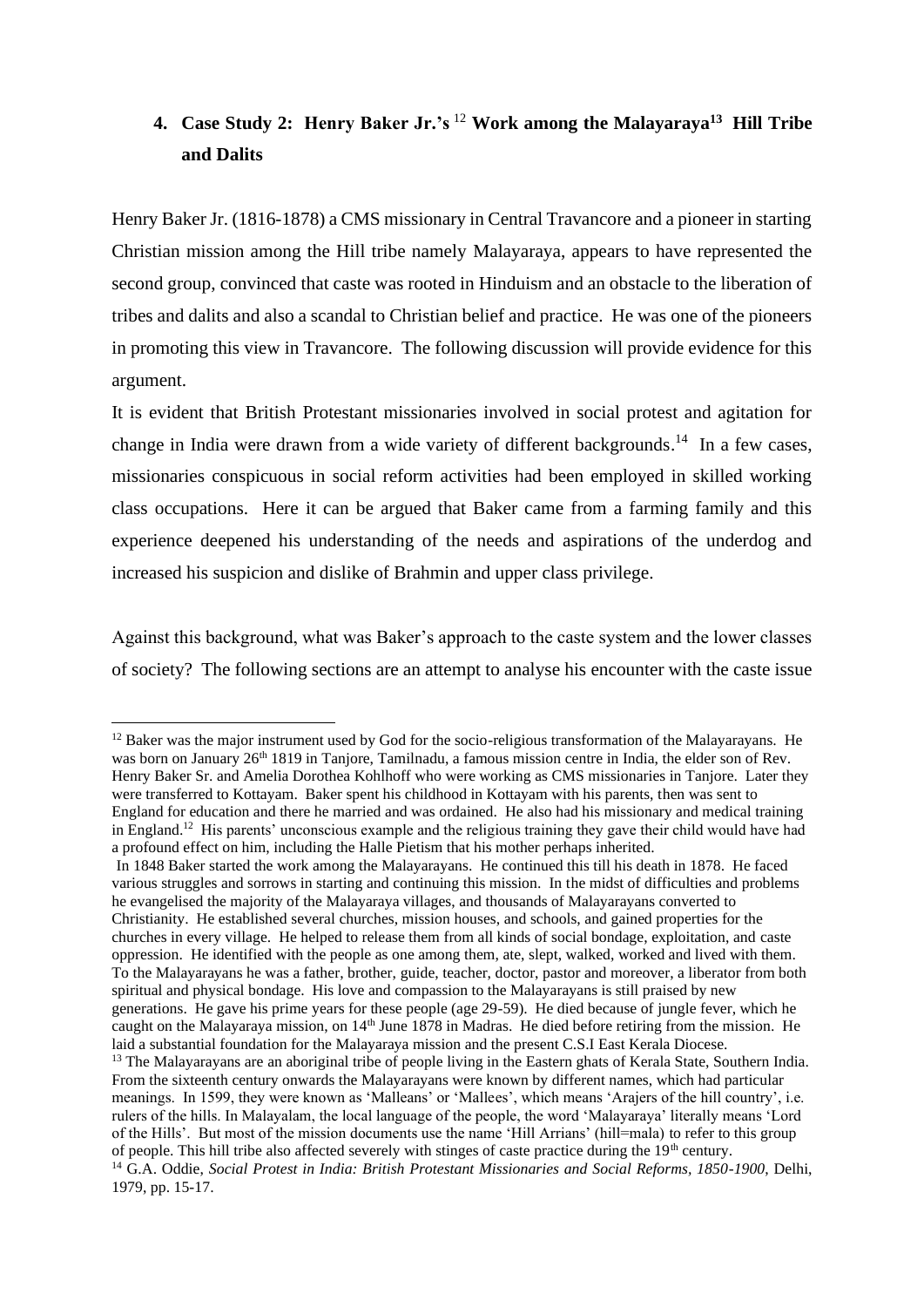in Travancore as well as in the Malayaraya mission and its implications in leading the Malayarayans from 'no people to God's people'.

# **4.1 Caste Practice - A Sin and Social Evil**

Baker's concept of caste practice seems to be based on his concept of the human being. He stressed the dignity and equality of all human beings<sup>15</sup>. When he had the first meeting with the Malayarayans themselves he did not claim any superiority over these people, rather he said,

… that, some centuries back, the people of England had the same rites and hero worship as they had; that the druids taught the Britain just such ideas as their *pusaris* (priests) did; but that at last a book was brought them which told of God what He was, how powerful, yet the father of trusting children and He had sent this book.<sup>16</sup>

Arby Varghese and others observed, "…Henry Baker Jr. considered every individual as a brother in Christ and worked for their salvation"<sup>17</sup>. He acted as mediator between the high castes and the low castes, teaching them that all of them are children of the same father and hence brethren and they are not supposed to fight against or hate each other. Only when we practise love, forgiveness, kindness and treat others as our equals, can we experience the presence of God<sup>18</sup>.

Baker said that the practice of untouchability and caste was like leprosy in the heart and must be healed by the gospel of Jesus. It was an unholy practice in one's life<sup>19</sup>. He also considered caste practice a sin and a social evil, not acceptable to Christian faith and practice.<sup>20</sup> This seems to have been a new theological concept in Travancore society as well as among the Malayarayans at that time<sup>21</sup>. Baker carried this new theology into the most remote and inaccessible places in the state, especially to the Malayarayans and slave castes.

Thus Baker's approach to the caste issue seems to have treated it as a serious sin and a social evil which made people less than human or 'no people'.

<sup>15</sup> See, Henry Baker Jr., *A Commentary…*, p. 18.

<sup>16</sup> Henry Baker Jr. *The Hill Arrians of Travancore* …, p. 14.

<sup>17</sup> Arby Varghese and etal., *The Contributions of the Baker Family*, p. 65.

<sup>18</sup> See, Ibid., p.59.

<sup>19</sup> Henry Baker Jr., *A commentary…*, p. 18. (Translation by the author from Malayalam).

<sup>20</sup> See, Hunt, *The Anglican Church in Travancore and Cochin, Vol. II*, p. 104

<sup>&</sup>lt;sup>21</sup> Remember that the practice of caste was supported by Hindu theology and moral codes.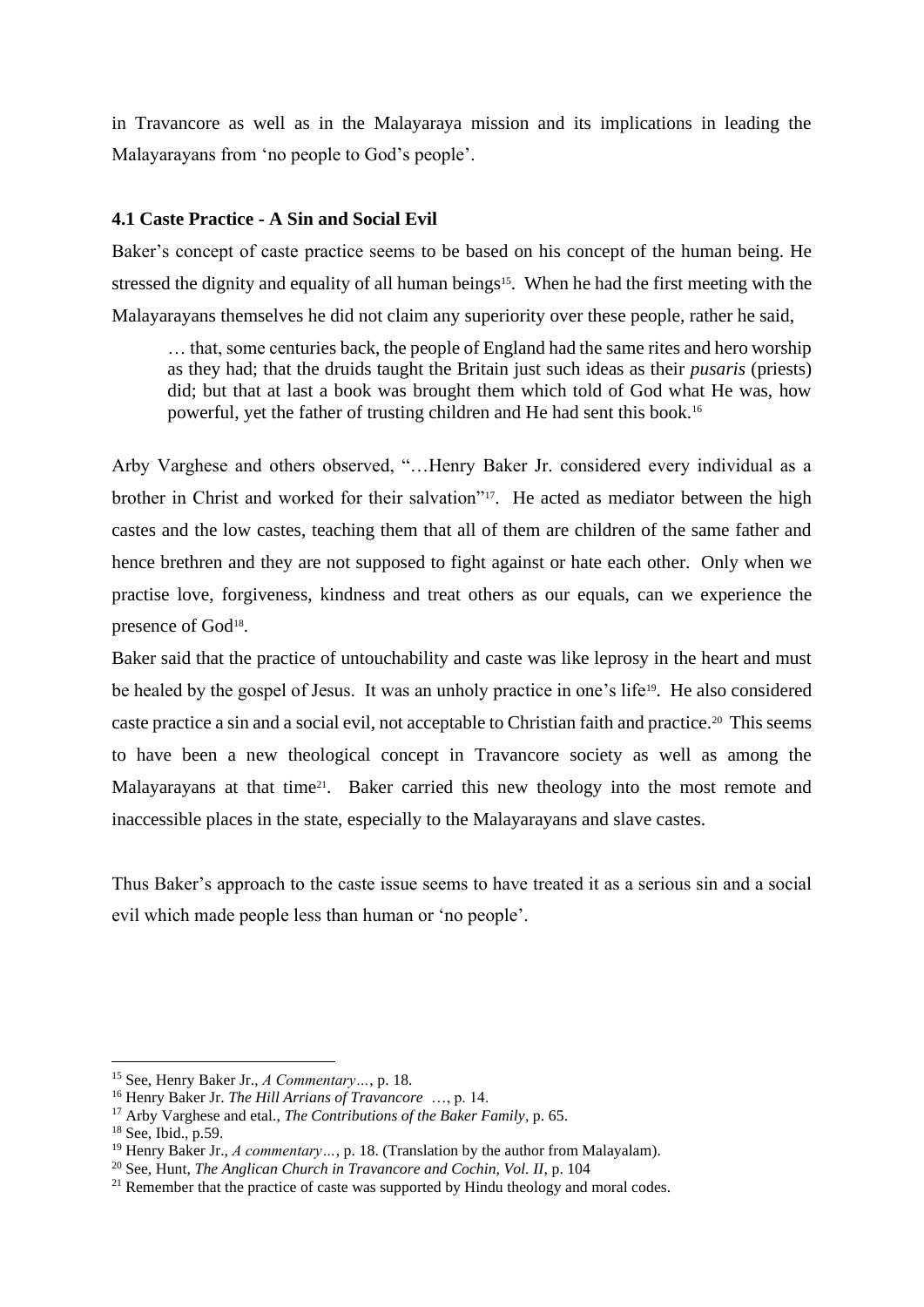# **4.2 Pragmatic Methods Applied to Eradicate Caste Practice**

It appears that Baker experimented and implemented different methods by words and deeds to eradicate caste prejudice and practice in the Malayaraya mission as well as in surrounding society.

## **4.2.1 Disciplinary Actions**

In his mission fields Baker used disciplinary actions as a sharp sword to cut down the clutches of caste. As a great step forward, he dismissed the mission agents and teachers (most of them Syrian Christians) and refused Holy Communion to any other Christian whose caste attitude led to discrimination. He wrote:

I have refused the Lord's Supper to persons who would not renounce caste as well as dismissed agents who would not allow Pulayas (i.e. one group of untouchable converts) and others to come near them, or treated other lower caste men as inferiors. I think all our agents should be called upon to make a strong renunciation of castes and even think no one should communicate in our church who would not kneel at the same table with a Pulaya or Paraya.<sup>22</sup>

This seems to be a very important step taken by the missionary to impress upon the new converts as well as society at large that the caste system was evil and that Christianity is totally against it.

The missionary's concept of human and his opposition to the caste system influenced the Malayarayans greatly. They were not allowed to practise any caste system within the church. It is observed that all this helped the Malayarayans to discover their own dignity and treat others as equal.

# **4.2.2 Inter Dining or Love Feast**

Inter-dining and common meals were an important method employed by Baker to combat the complicated caste system. Though a resolution of the Madras Missionary Conference of 1848 had laid it down that only those who broke caste by eating food prepared by a pariah (the lowest caste) should be entitled to baptism, in Travancore the missionaries were unable to implement it<sup>23</sup>. But Baker consciously arranged common feasts on special occasions when all castes, i.e. Brahmins, Nairs, Chogans, Pariahs, Pulayas, and Malayarayans, participated. He remarked,

<sup>22</sup> Quoted in Hunt, *The Anglican Church in Travancore and Cochin, Vol. II*. p. 104.

<sup>23</sup> See Julius Richter, *A History of Missions in India*, E.T., Edinburgh & London, 1908, p.170.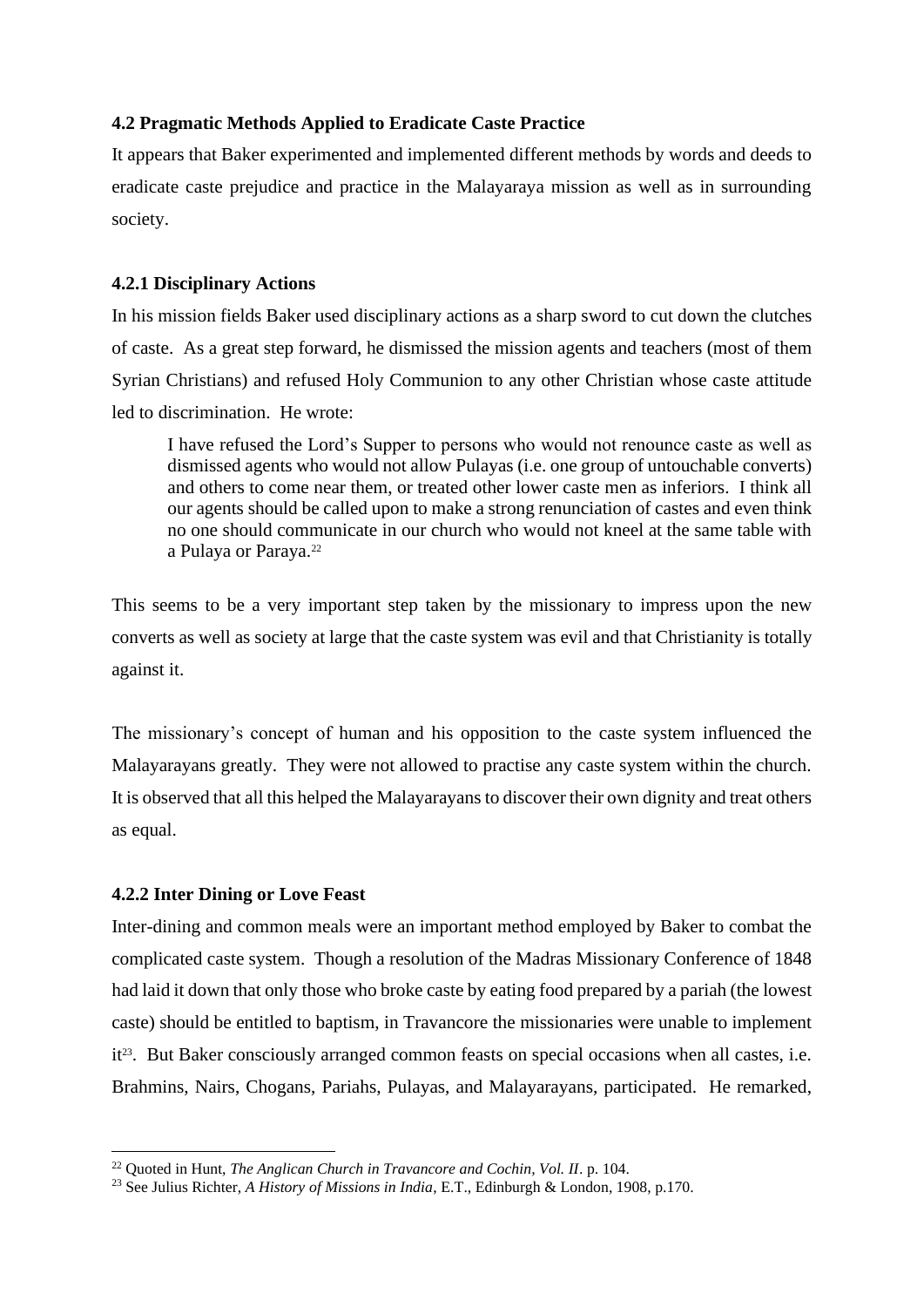"At one commemoration meeting on New Year's Day, we had 280 baptised adults. Converts from nearly every caste in Travancore dined together, as many more unbaptised, and more than ninety-two slaves, all learners". It appears that he expressed his feelings and views on caste in very clear and practical ways. "It was an imperfect, still a faint, resemblance of that time when we shall sit down to the marriage supper of the Lamb<sup>324</sup>. The Malayarayan people still remember these incidents as recorded in their church history books.<sup>25</sup>

It is important to note that this historic event took place in a period in which strict laws regarding the distance to be kept by the lower classes from the higher classes existed, to prevent pollution by sight and touch. No one could imagine a feast at that time where the lower castes dined with the high castes, or high castes eating food prepared by lower castes. It is also important to note that the practice and concept of inter-dining in the Travancore society of that time was that if two castes freely ate together, they demonstrated that they regarded one another as having equal status; if two castes had a mutual ban on inter-dining, this reflected that each of them questioned the superiority of the other caste; if the dining arrangements were not mutual, the caste which accepted cooked food from another indicated that it also accepted its own status as inferior.<sup>26</sup> In this context the love feast had a tremendous impact on society, showing that Christianity is against caste practice and treats all castes as equal<sup>27</sup>.

Several years after Baker implemented the love feast among the Malayarayans, the other CMS missionaries working in Travancore also experimented with the feast but failed. In Alleppey they tried love feasts, 'but the converts from the Pulaya or slave caste do not attend the same love-feast as the other converts'! In Mallappally in 1868, it was reported that, 'The communicants…from the Syrian, Nair and Chogan castes do not eat together with those from the Pulaya and Paraya castes. They live in separate villages and have prayer houses of their

<sup>24</sup> Henry Baker Jr., *Hill Arrians of Travancore*…, p.44 also see, Arby Varghese and etal, *The Contributions of Baker Family*, pp. 58-59.

<sup>25</sup> See, *Holy EmmanuelC.S.I. Church Koovappally…,* p.97.

<sup>26</sup> See, T.S.Epstein, *Economic Development and Social change*, p. 39.

<sup>&</sup>lt;sup>27</sup> Similarly no one could imagine a Pulaya or Pariah talking the language of a Nair or a Brahmin. Nor could anyone think of the high and the low castes reading the same religious book or performing the same rituals before the very same altar. It is important to note that the Bible, songs and liturgy introduced by the missionary in the Christian worship were common to all irrespective of their caste.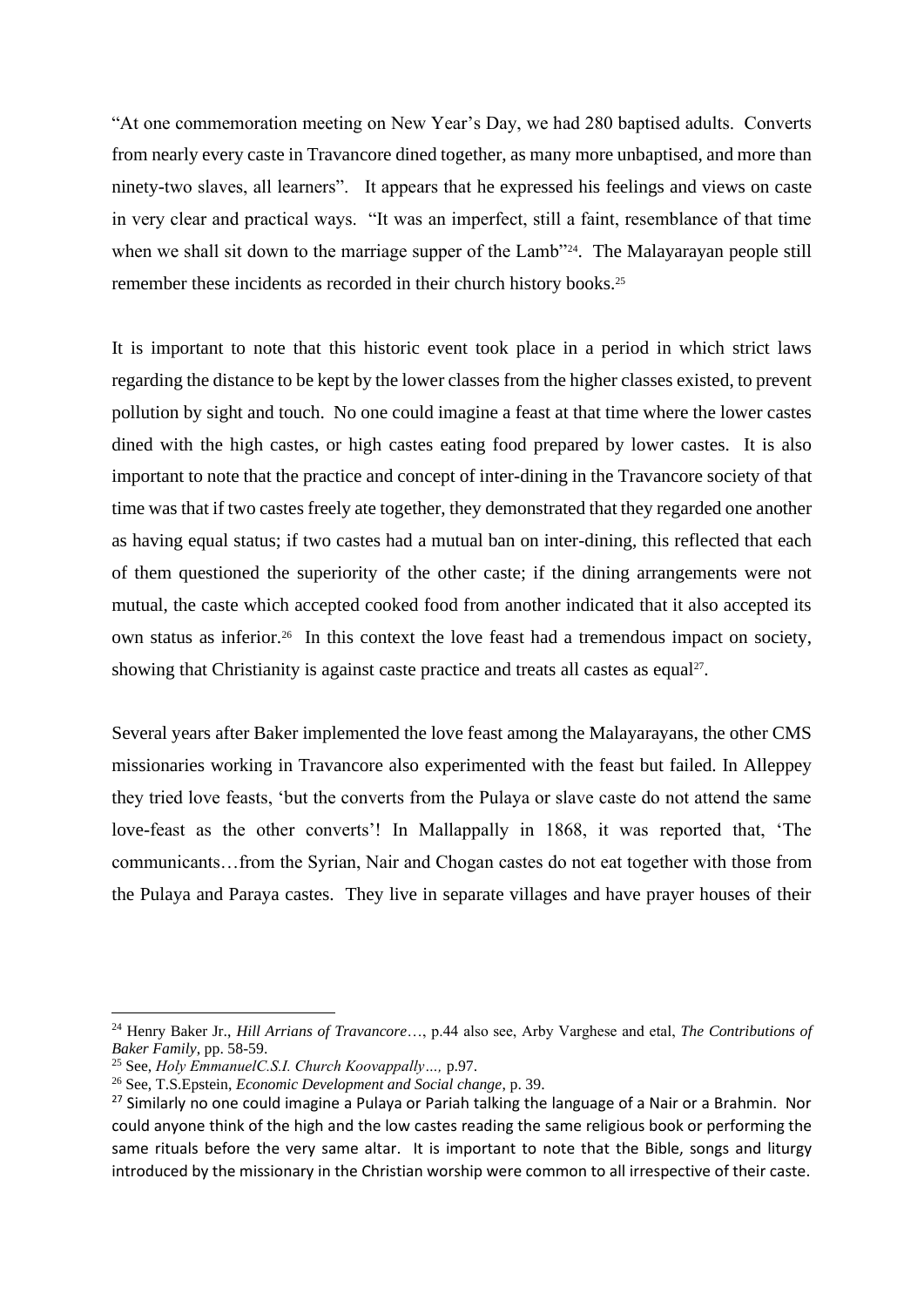own'… Rev. G. Mathan summed up this situation: "The slave converts form a separate body, with whom the rest of the Christians have no social intercourse".<sup>28</sup>

A shared meal after every baptism provided at the expenses of the people for all who attended church was also very common in the Malayaraya mission.<sup>29</sup> Baker argues that this "creates" union $\mathfrak{g}^{30}$  among them. The people brought the provisions such as fowls, a bunch of plantains, or rice for the feast from homes of all castes, cooked together and ate together.<sup>31</sup> This seems to have helped the people to uproot the feelings of caste from their mind. Christian fellowship, love and other virtues made them stronger. They became more practical Christians in every sphere of life. It appears that the missionary encouraged the concept of equality of all human beings which widened their world-view and improved social intercourse. At New Year and on other special occasions they started feasting with both Christian and non-Christian people from other castes. After such a New Year feast Baker commented, "It was an imperfect, still a faint resemblance of that time when we shall sit down to the marriage supper of the lamb".<sup>32</sup> So to him human equality is not confined to 'the other world' but is also a present reality that must be experienced in this world.

## **4.2.3 Mission Compounds – An Ideal Community**

The mission compound that Baker started at Mundakayam, (a place in Central Travancore) seems to have been an attempt to create a casteless society where everyone could enjoy equal rights and freedom with others in all spheres of their life. In the mission compound he put Tribals, Dalits, Ezhavas, and high castes like Nairs, and Syrian Christians together. He converted the forest into a centre of community life including several castes and tribes.<sup>33</sup> Nellimukal argued that by the establishment of the Malayaraya mission Baker "was able to create a new society in the midst of jungle consisting of several castes"34. It was a shift in thinking and status, as Sahu explains, "Conversion was a kind of group identity crisis in which the group passed through a negative rejection of their lowly place in Hindu society to a positive

<sup>&</sup>lt;sup>28</sup> Inquiries made by the Bishop of Madras Regarding the Removal of Caste Prejudices and Practices in the Native Church of South India; together with the Replies of the Missionaries and Native Clergy sent thereto, Madras, 1868, C12/ 0 31, CMSA. pp. 127-142.

<sup>29</sup> Henry Baker Jr., *The Hill Arrians of Travancore …*, p.48.

<sup>30</sup> Ibid.

<sup>31</sup> Ibid., p.53.

<sup>32</sup> CMS Report, 1855.

<sup>33</sup> See, Arby Varghese and etal., *The Contributions of the Baker Family*, p.7.

<sup>34</sup>Dr. Samuel Nellimukal, "Publisher's Note", in *The Contributions of Baker Family* …p.XIII..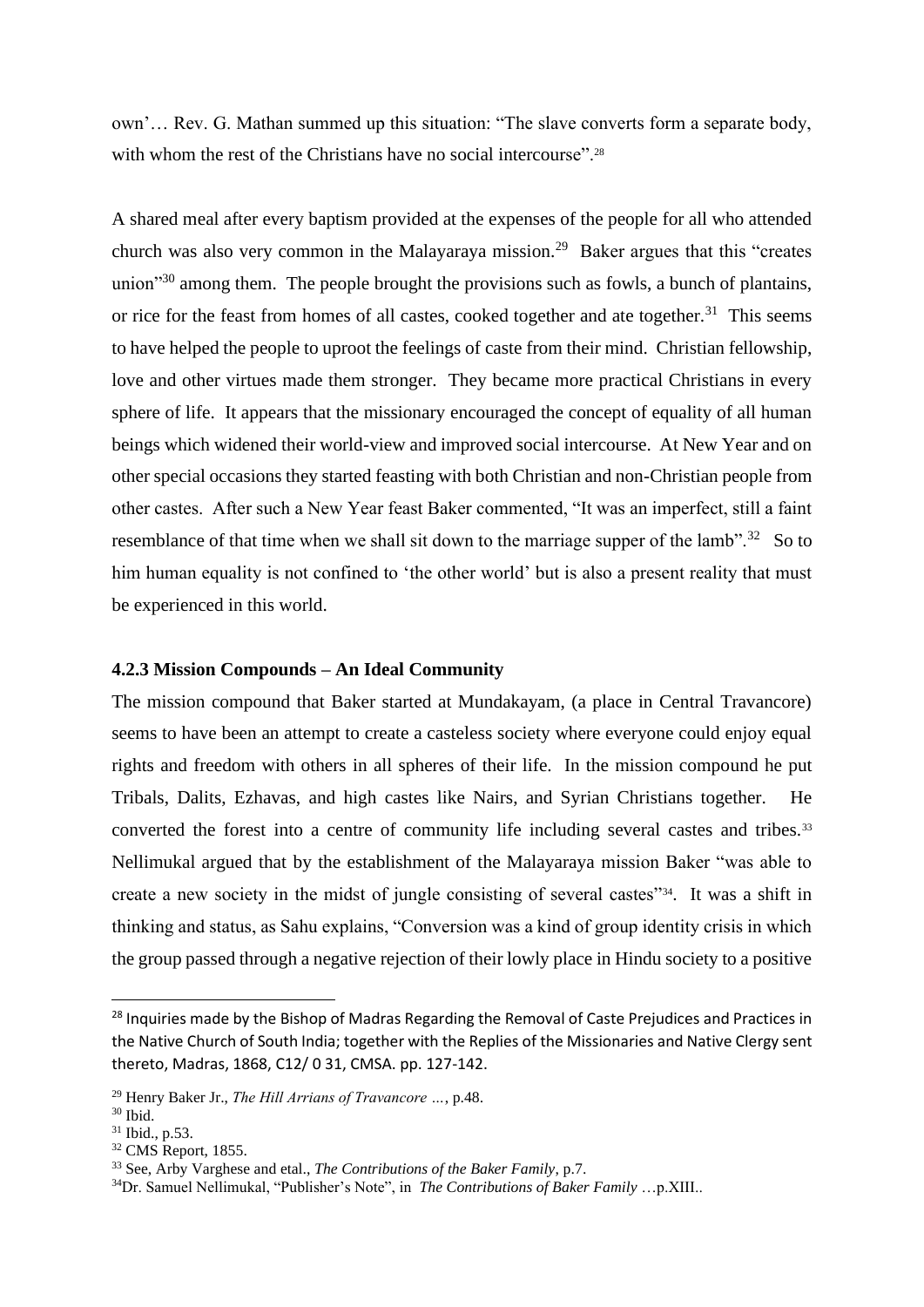affirmation of the equality of the dignity of man"<sup>35</sup> It appears true of the Malayaraya mission also. They found a positive affirmation of equality and the dignity of human through Baker's effort. So the work of the CMS among the tribes and outcastes in Travancore society is a glorious chapter in the history of Christianity in Travancore as well as in India.<sup>36</sup>

It is observed that the greatness of Baker rests on the fact that he led the way in forming a new society including all sects and classes at a time when the caste system prevailed in all its might. He was a "living example of the highest moral ideas and social values to the natives".<sup>37</sup> The establishment of the new Christian villages greatly influenced the Malayarayans' life. One visitor to the Assappian village exclaimed, "It was like the Garden of the Lord's own".<sup>38</sup> It appears that these villages helped villagers to grow in Christian virtues.

## **4.2.4 In Schools and Churches**

The great task facing Baker was to teach the people and make them aware of the evils of caste that had for so long occupied their minds. To eradicate ideas of caste, he consciously encouraged children of all castes to sit and study together in the mission schools. In the church also he encouraged the people of all castes to sit and worship together. In one of his churches there were even people from all seven castes.<sup>39</sup> But he failed to implement this practice in the Syrian Christians' church in the plain.

He also baptised many people from different castes all together at one time in the same church, which helped people to realise that in Christ there are no segregations.<sup>40</sup> His church comprised Brahmins, Malayarayans, Ezhava, Pulaya, and Parayar, people from all castes, untouchables and outcastes $^{41}$ . The denial of Holy Communion to those who segregated on the basis of caste differences, which we discussed above, can also be seen as a conscious attempt of the missionary to persuade people to fight against caste practice. All these efforts seem to have

<sup>35</sup> Dhirendra Kumar Sahu, *The Church of North India, A Historical and Systematic Theological Inquiry into an Ecumenical Ecclesiology*, Frankfurt am Main, Peter Lang GmbH, 1994, pp. 61-62.

<sup>36</sup> See, M.M. Thomas, & R. Taylor, eds., *Tribal Awakening*, Bangalore, CISRS, 1965.

<sup>37</sup> Arby Varghese and etal., *The Contributions of Baker Family* …p.36.

<sup>&</sup>lt;sup>38</sup> Quoted in Henry Baker Jr., a letter to the Secretary, from Pallam, July 20, 1852, C12/0 30, CMSA.

<sup>39</sup> Henry Baker Jr., *Hill Arrians of Travancore* ..., pp. 51, 54 and also see, Arby Varghese and etal., *The Contributions of Baker Family*…, pp. 45ff.

<sup>40</sup> See *Holy Emmanuel C.S.I Church Koovappally* …, p.47

<sup>41</sup> See *Melukavu Christ Church* …, pp. 19-20.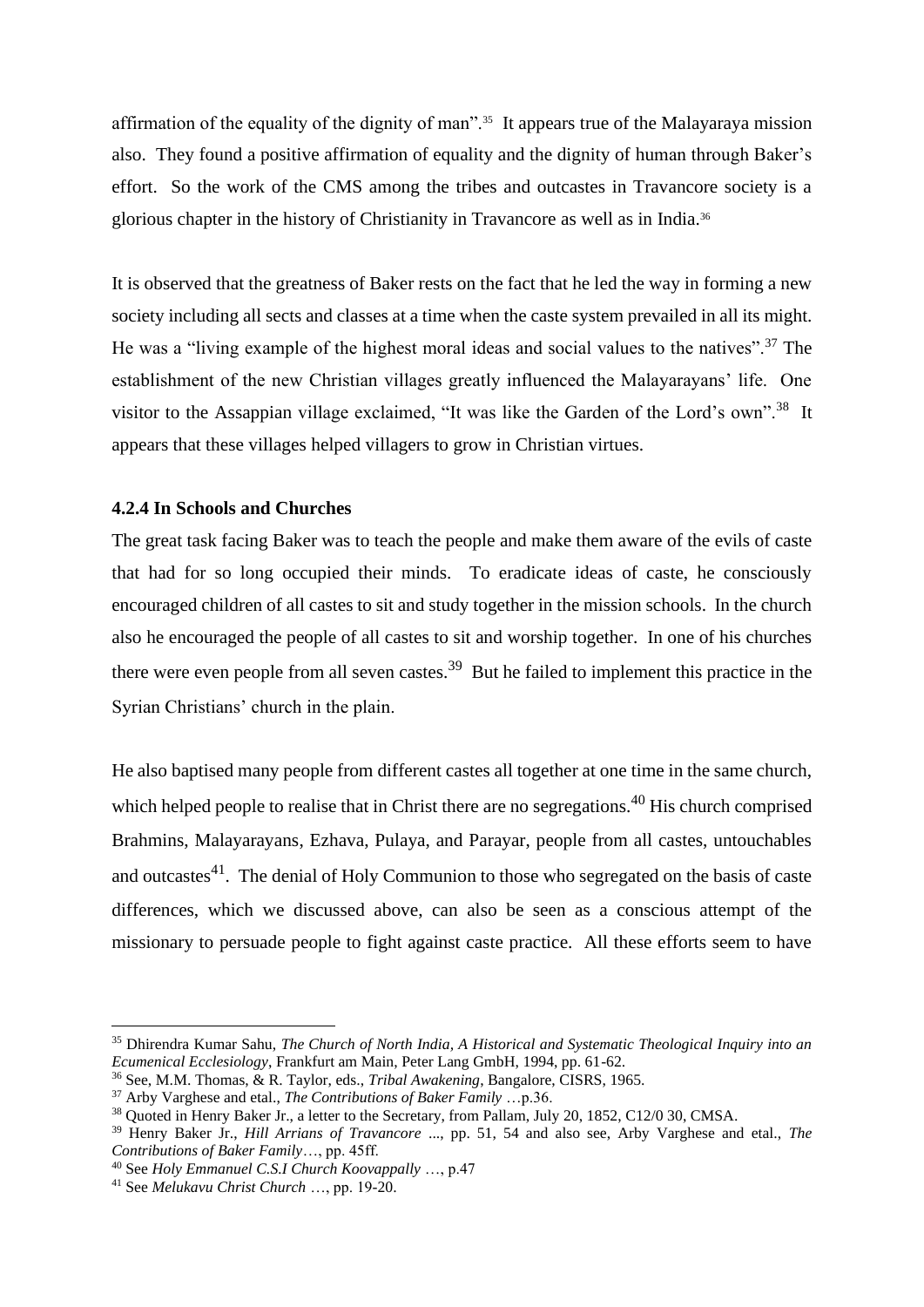helped people of all age groups, especially younger generations, towards a new social order and a new world-view that respected human dignity irrespective of caste and creed.

## **4.2.5 High Castes to Uplift the Low Castes**

One of the important steps taken by Baker in his encounter with the caste issue was to encourage and employ the Syrian Christians (high caste), Nairs and other high castes to work among Dalits and tribals as teachers, catechists and priests. This was unimaginable in those days when untouchability ruled over all Travanacore. This appears to have helped to reduce the caste feelings in both lower and upper castes. But later after the missionary period this led to caste oppression of Dalits and tribal people.

## **5. Collaborative Endeavour Against the Caste System**

It is a well-known fact that the fight against the caste system in India as well as in Travancore was not one missionary's effort but it was considered as a duty by the British colonial government as well as by Protestant missionaries who worked during this period. But Baker's contribution is also evaluated in relation to his joint efforts with other Protestant missionaries in this regard. The CMS missionaries, who were brought to Travancore in 1816, were by the 1850's acquainted with social struggles in Travancore, especially those concerning the rights and sufferings of the Tribals and the Dalits. Baker joined with them and with other Protestant missionaries working in Travancore in this period.

It appears that the liberation activities of missionaries like Baker challenged and disturbed the Hindu patriarchal society. Forrester along with other scholars explains "Christianity destroys the sacredness as well as the rigidity of caste by cutting the link with Brahmanism"42. This also helped to inspire the Hindu revival movement in Travancore in particular and in India generally.

In the light of the above discussion it can be argued that, in dealing with the caste issue, Baker can be included among the liberal missionaries like Bernard Lucas (1860-1920), Farquhar (1861-1929), and C.F. Andrews (1871-1940), who considered caste practice an obstacle to the liberation of the deprived classes in Indian society.<sup>43</sup> It can also be argued that the influence of radical anti-intellectualist revivalism which pressed for the abolition of slavery and a response to social injustices, and Baker's view of caste as a form of idol worship characteristic of

<sup>42</sup> Duncan B. Forrester, *Caste and Christianity*…, p.37.

<sup>&</sup>lt;sup>43</sup> For a detailed analysis on the liberal missionary attitude to caste see Duncan B. Forrester, Ibid. pp.136-152.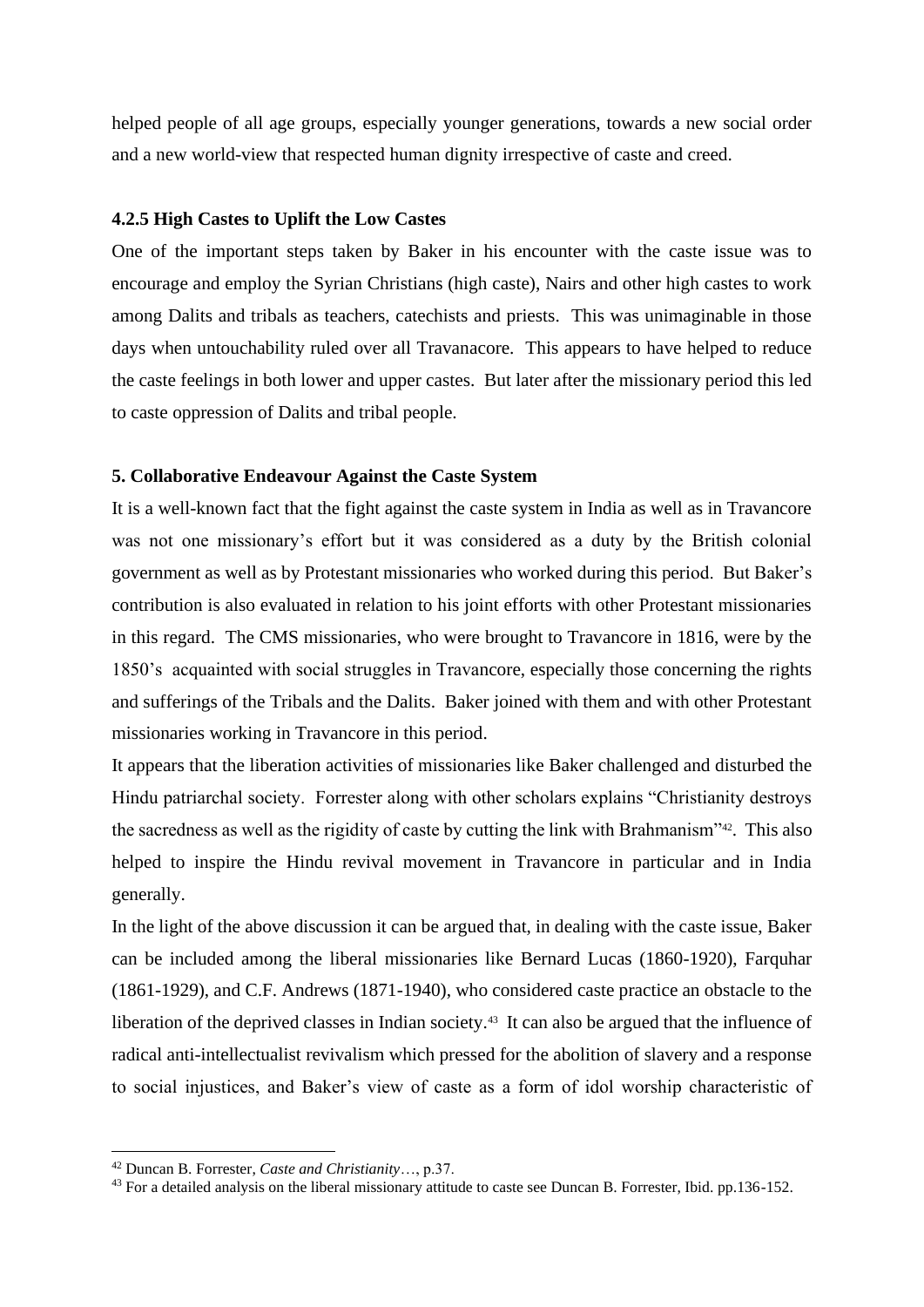Hinduism, also helped Baker to fight against caste in Travancore. Thus the individual as well as collaborative efforts of Baker against caste practice also helped the Malayarayans to enjoy human dignity and liberation from the status of 'no-people to God's people'.

## **6. Casteism: Eradicated or Persisting in the Church?**

One of the important questions needing to be addressed in this paper is how far Baker was able to eradicate the effect of caste practice from the Malayarayans' life as well as from the Travancore society. There is no doubt that Baker's contribution to liberating Malayarayans from the forces of caste was remarkable, but after the missionary period they faced caste oppression in the church too<sup>44</sup>. The Syrian Christians became the oppressors by keeping caste prejudice in their mind. The root cause of this can be traced back to Baker's period. As discussed in the previous section, Baker employed Syrian Christians as teachers, mission agents and pastors in many of the Malayaraya churches. Hence one can blame Baker that organised people were reorganised under Syrian Christian leadership.

It is also true that in the course of time, the so-called 'upper caste' Syrian Christian rule was imposed on the Malayarayans' life and Baker consciously or unconsciously became the channel for it. On the other hand, Baker had no other option than to appoint Syrians as teachers and mission agents to the Malayarayans. As already noted in the previous sections, he tried his best to appoint efficient and qualified Malayarayans to these posts, but the high caste Syrian Christian priests' domination over the Malayarayans' churches continued for more than a hundred years. This issue needs further attention.

Mundadan points out how the high caste became leaders of the Indian church:

With the introduction of Western education and the starting of Christian schools, several educated Indians from the upper classes of Indian society were attracted to Christianity and accepted baptism. This movement of educated persons to Christianity continued through out the  $19<sup>th</sup>$  century and the first part of the  $20<sup>th</sup>$  century. It provided an intellectual leadership for the Indian church, but the number of such persons who accepted Christianity was small.<sup>45</sup>

Here Mundadan seems as a representative of high caste Syrian Christians to think that only high caste educated people could provide intellectual leadership in the Indian church and, though they were small in number, become the ruling class in the church. What about the

<sup>44</sup> For further examination on Indian Christians and caste and the missionaries and caste, see P.J.T. Peiris, *The Echoes of a Faded Memory: A Contribution to a History of the Tamil Coolie Mission*, pp. 50-62.

<sup>45</sup> A.M. Mundadan CMI, *Indian Christians Search for Identity & Struggle for Autonomy*, Dharmaram Publications, Bangalore, 1984, p.162.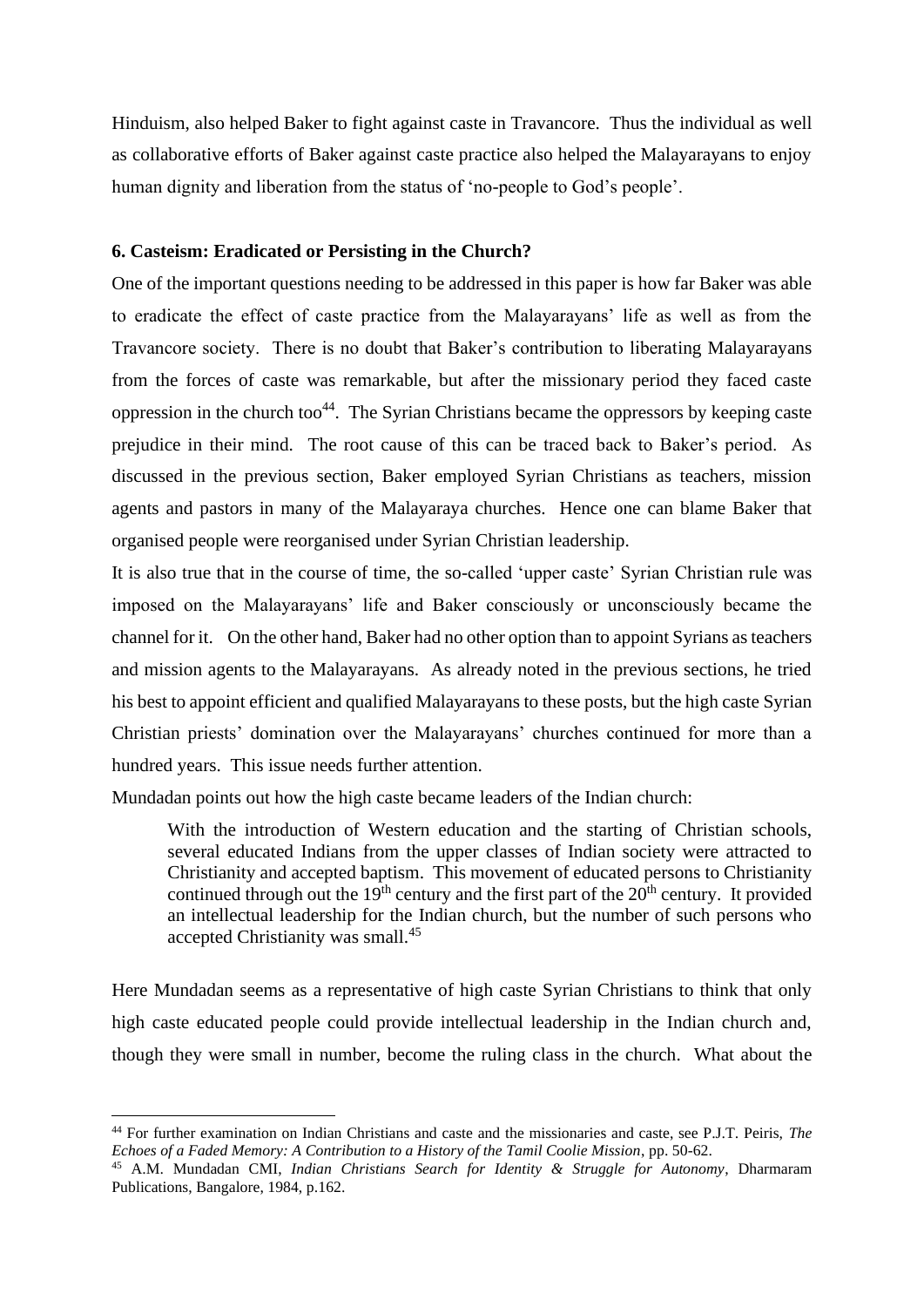Tribal and Dalit Christians in India, were they not intellectuals? This shows how high caste feeling dominates in the Indian church. Deepak Behera also points out, "The upper caste Christians however, have merged their pre-conversion caste identities into a larger group; and are carefully maintaining a social distance from Christian converts of tribal and low caste backgrounds, like the Syrian Christians of Kerala."<sup>46</sup>

It is observed that this is why in the Malayaraya Mission the ordination of indigenous people was delayed for seventy-one years. Baker never tried to ordain a Malayarayan as priest to them, though they had educated people. He only used them as leaders of the local churches, teachers and mission agents. The first Malayarayan was ordained only in 1919, seventy-one years after the commencement of the mission. It seems that it was because of caste feeling and not because of qualification or ability. There is no evidence that any of the missionaries or leaders of the Anglican Diocese of Travancore made any efforts to train or ordain a Malayarayan before 1919.

Forrester points out, "The diocese (Central Kerala) is an area where the C.M.S. showed itself initially very reluctant to baptise low-caste converts, and then delayed ordaining the first convert for fear of offending the Syrians. For many years all scholarships at the C.M.S. College in Kottayam were reserved for 'boys of Syrian parentage attached to the Anglican Church'... caste attitudes and operative norms remain exceedingly strong among the Syrians"<sup>47</sup>. This also seems to have motivated the Malayarayans to think of forming their own Diocese in the Church of South India. As already noted this became a second liberation movement on the part of the Malayarayans. From the later half of the  $20<sup>th</sup>$  century onwards the Malayaraya Christians started to ask for their own separate diocese for effective missionary work, pastoral care, and development. It was a cry for self-governance and liberation from the caste oppression of the Syrian Christians. But the plea was denied until 1983, though they had sufficient resource, leaders and church members to form a diocese. Hence it seems that one of the reasons for the delay in the formation of East Kerala Diocese in the Church of South India was the caste prejudice of the Syrian Christians. So the Malayarayans can describe it as a second liberation movement and they finally achieved victory with the formation of the East Kerala Diocese in 1983.

<sup>46</sup> Deepak Behera. *Ethnicity and Christianity: Caste and Tribe in Western Orissa*, ISPCK, Delhi, 1989, p. 105.

<sup>47</sup> Duncan B. Forrester, *Caste and Christianity*… pp.112-113; and also see *C.M.S. Report*, 1890, p.18. For a detailed discussion on the relations of Syrian Christians to converts from lower castes see Forrester, ibid., pp.110- 113.